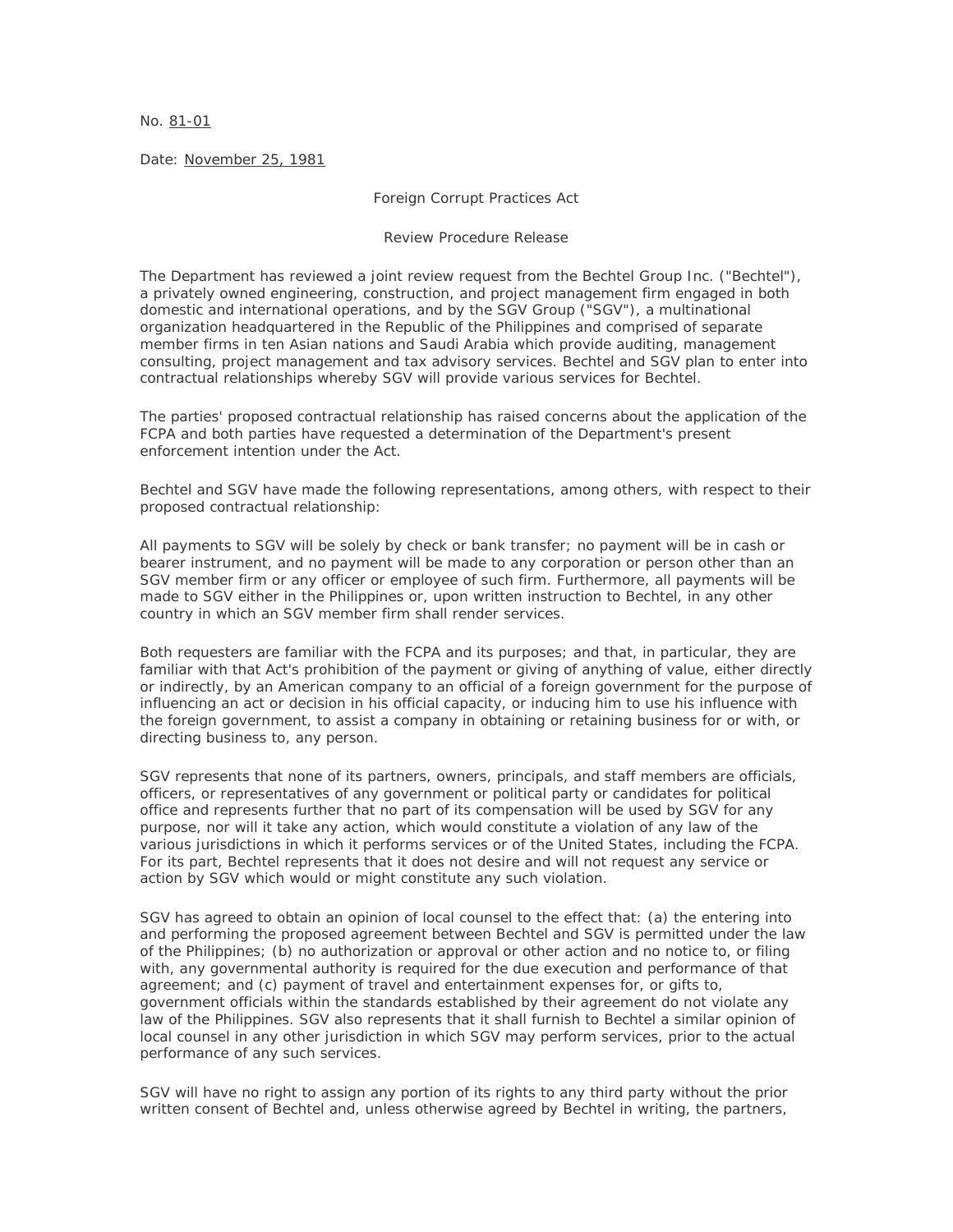principals, and regular staff members of SGV or its member firms shall personally perform the services required by Bechtel.

SGV will not obligate Bechtel to third parties with whom SGV may make agreements or to whom SGV may direct payments, except as approved in writing by Bechtel. The requesters have further agreed and represent that by this they do not intend to authorize payments to any foreign official, government agency, political party, or political candidate, which payments would be prohibited by the FCPA, and SGV has acknowledged that no employee of Bechtel shall have authority to give any direction, either written or oral, relating to the making of any commitment by SGV to any third party in violation of the terms of the proposed agreement between SGV and Bechtel.

Both Bechtel and SGV will be entitled to terminate their agreement at any time, without further liability or obligation, if either believes, in good faith, that there has been a breach of its terms by the other party; any action which would or might constitute a violation of the FCPA, or a request for such action from a representative of either party, will result in immediate termination of the agreement. In addition, should SGV ever receive, directly or indirectly, from any Bechtel representative a request which SGV believes will or might constitute a violation of the Act, SGV represents that it will immediately notify Bechtel's general counsel of the request.

SGV has agreed that full disclosure of the existence and terms of its agreement with Bechtel, including the compensation provisions, may be made at any time and for any reason to whomever Bechtel's general counsel determines has a legitimate need to know such terms including, without limitation, the government of any country where services are being performed, the United States government, and/or other clients of Bechtel.

With respect to Bechtel's compensation of SGV for expenses incurred in connection with the rendering of services on Bechtel's behalf:

(a) Non-local travel expenses for representatives of Bechtel's clients or prospective clients will be reimbursed only when such expenses are permitted under the local laws and are incurred with Bechtel's prior written approval.

(b) Entertainment and meal expenses for representatives of Bechtel's clients or prospective clients will be reimbursed without prior approval of Bechtel only if the expenditure is permitted under the local laws, the entertainment or meal occurs on the same day as a substantial business meeting, and the expense is commensurate with the legitimate and generally accepted local custom for such expenses by private business persons in the country.

(c) Travel expenses, including expenditures for hotels, meals, airline tickets, taxis, etc., incurred by SGV's partners, principals, and regular staff members in the performance of services for Bechtel will be reimbursed only when such travel is approved by Bechtel in writing.

(d) Expenses for gifts or tangible objects of any kind incurred without Bechtel's prior written approval will be reimbursed only where such expenditures are permitted under the local laws, the ceremonial value of the item exceeds its intrinsic value, the cost of the gift does not exceed \$500 per person, and the expense is commensurate with the legitimate and generally accepted local custom for such expenses by private business persons in the country.

(e) Reimbursement of other expenses incurred only if Bechtel has given prior written approval.

(f) Prior to reimbursement, SGV shall submit to Bechtel for approval an invoice showing all compensation earned, a detailed report of the services rendered by SGV under the agreement,